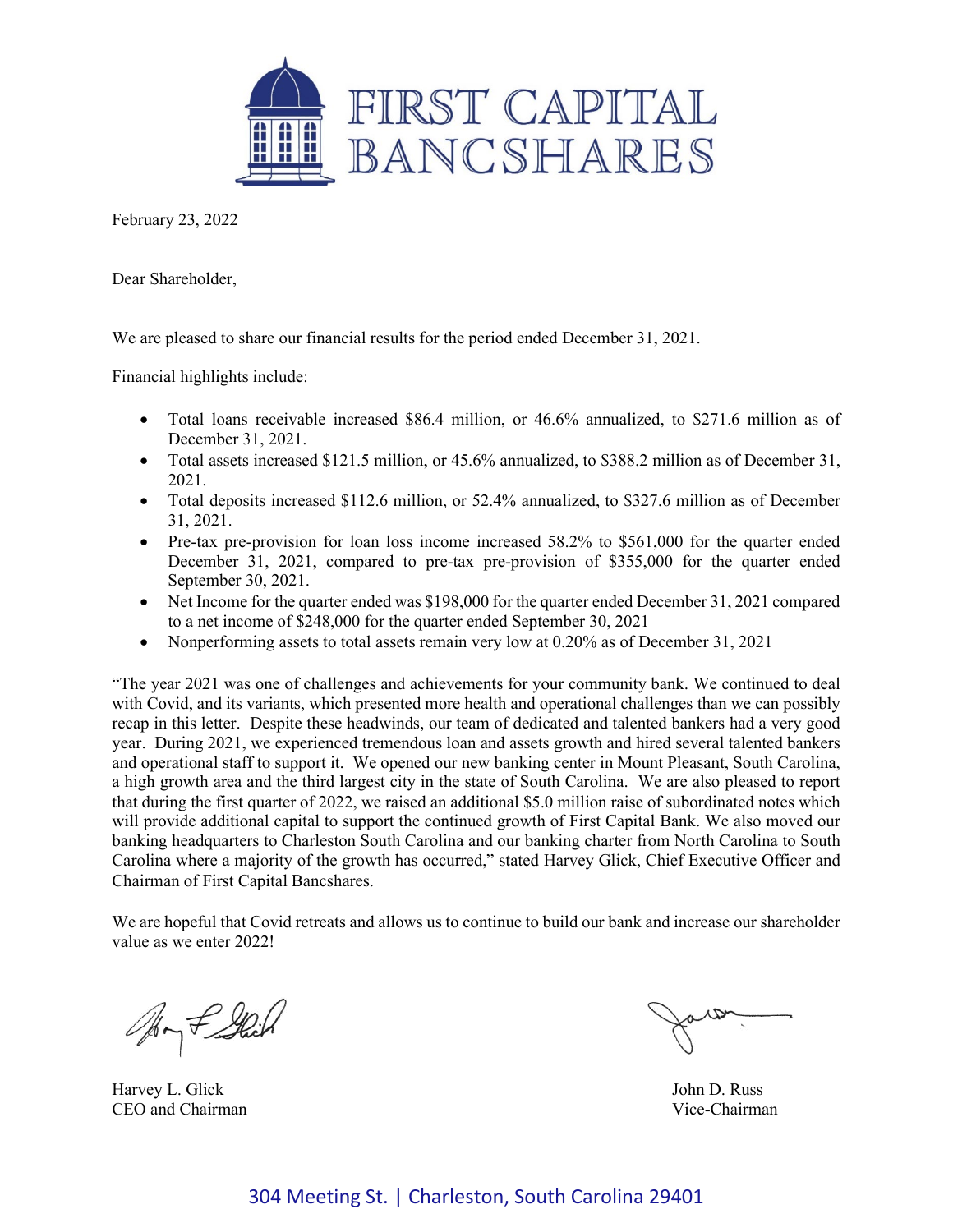### **About First Capital Bancshares, Inc:**

First Capital Bancshares, Inc. is a bank holding company headquartered in Charleston, South Carolina with assets of approximately \$388 million as of December 31, 2021. Its principal activity is the ownership and operation of First Capital bank, a state-chartered community bank that operates five branches and one loan production office in the South Carolina and North Carolina. For more information, please visit www.bankwithfirstcapital.com.

### **Forward Looking Statements:**

Certain statements in this news release contain "forward-looking statements" within the meaning of the Private Securities Litigation Reform Act of 1995, such as statements relating to future plans and expectations, and are thus prospective. Such forward-looking statements are identified by words such as "believe," "expect," "anticipate," "estimate," "intend," "plan," "target," and "project," as well as similar expressions. Such statements are subject to risks, uncertainties, and other factors which could cause actual results to differ materially from future results expressed or implied by such forward-looking statements. Although we believe that the assumptions underlying the forward-looking statements are reasonable, any of the assumptions could prove to be inaccurate. Therefore, we can give no assurance that the results contemplated in the forward-looking statements will be realized. The inclusion of this forward-looking information should not be construed as a representation by our company or any person that the future events, plans, or expectations contemplated by our company will be achieved.

The following factors, among others, could cause actual results to differ materially from the anticipated results or other expectations expressed in the forward-looking statements: (1) competitive pressures among depository and other financial institutions may increase significantly and have an effect on pricing, spending, third-party relationships and revenues; (2) the strength of the United States economy in general and the strength of the local economies in which the company conducts operations may be different than expected, including, but not limited to, due to the negative impacts and disruptions resulting from the national political turmoil as well as continuing impact of the novel coronavirus, or COVID-19, on the economies and communities the company serves, which may have an adverse impact on the company's business, operations and performance, and could have a negative impact on the company's credit portfolio, share price, borrowers, and on the economy as a whole, both domestically and globally; (3) the rate of delinquencies and amounts of charge-offs, the level of allowance for loan loss, the rates of loan growth, or adverse changes in asset quality in our loan portfolio, which may result in increased credit risk related losses and expenses; (4) changes in legislation, regulation, policies, or administrative practices, whether by judicial, governmental, or legislative action, including, but not limited to, changes affecting oversight of the financial services industry or consumer protection; (5) the impact of the results of the recent U.S. elections on the regulatory landscape, capital markets, and the response to and management of the COVID-19 pandemic; (6) adverse conditions in the stock market, the public debt market and other capital markets (including changes in interest rate conditions) could have a negative impact on the company; (7) changes in interest rates, which may affect the company's net income, prepayment penalty income, mortgage banking income, and other future cash flows, or the market value of the company's assets, including its investment securities; and (8) changes in accounting principles, policies, practices, or guidelines. All subsequent written and oral forward-looking statements concerning the company or any person acting on its behalf is expressly qualified in its entirety by the cautionary statements above. We do not undertake any obligation to update any forward-looking statement to reflect circumstances or events that occur after the date the forward-looking statements are made, except as required by law.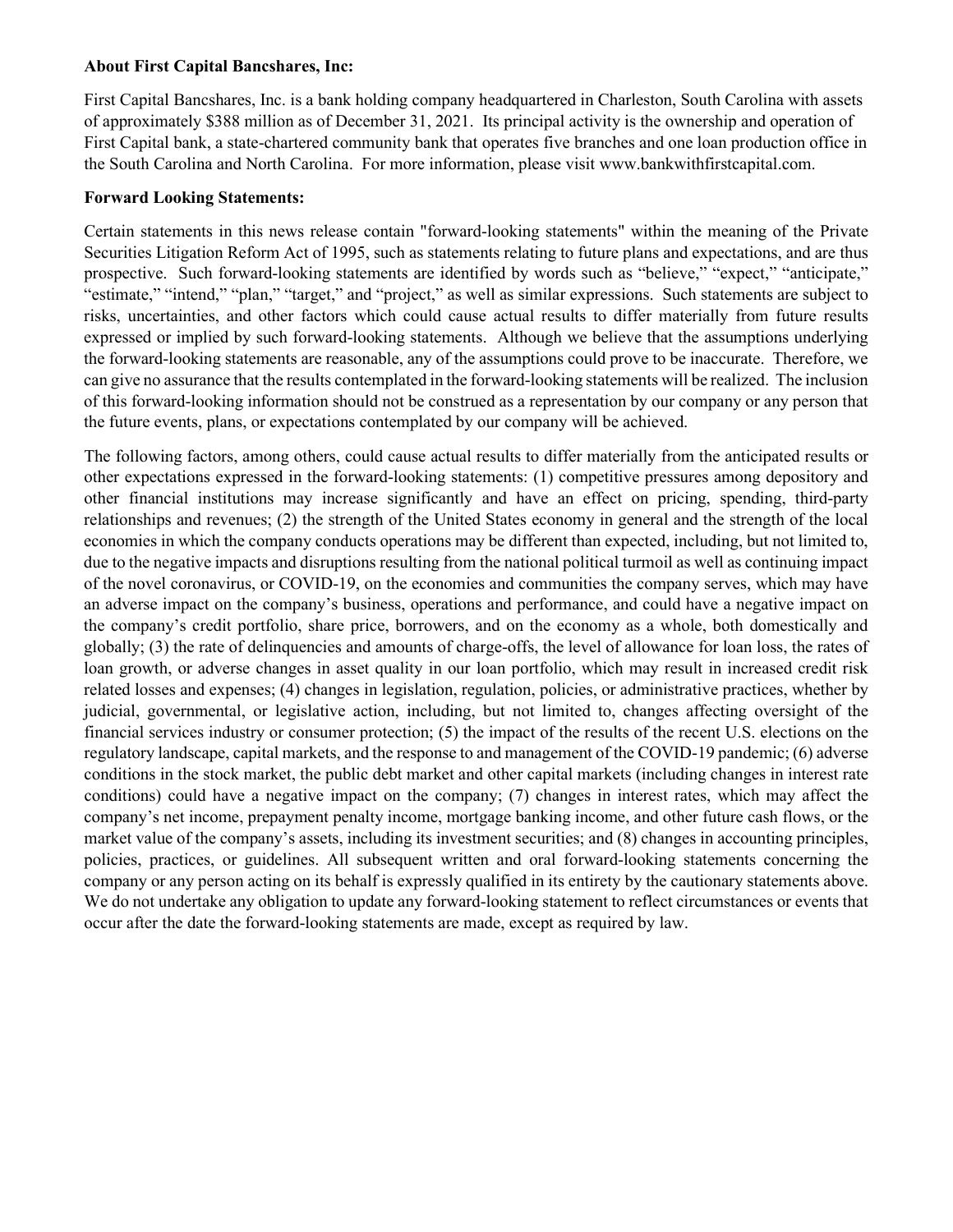# **First Capital Bancshares, Inc.**

### **(unaudited) Selected Financial Highlights**

|                                            |  | December 31, |                                               | September 30, |    | <b>June 30,</b> |    | March 31, |    | December 31, |  |
|--------------------------------------------|--|--------------|-----------------------------------------------|---------------|----|-----------------|----|-----------|----|--------------|--|
|                                            |  | 2021         |                                               | 2021          |    | 2021            |    | 2021      |    | 2020         |  |
| <b>Condensed Balance Sheet</b>             |  |              | (Dollars In Thousands, except per share data) |               |    |                 |    |           |    |              |  |
| <b>Assets</b>                              |  |              |                                               |               |    |                 |    |           |    |              |  |
| Cash and cash equivalents                  |  | 63,424       |                                               | 62,316        |    | 62,120          |    | 59,819    |    | 47,725       |  |
| Securities available-for-sale              |  | 40,810       |                                               | 38,719        |    | 36,030          |    | 28,264    |    | 24,489       |  |
| Gross Loans                                |  | 271,636      |                                               | 245,853       |    | 223,697         |    | 194,716   |    | 185,243      |  |
| Allowance for loan losses                  |  | (3,408)      |                                               | (3, 141)      |    | (3,041)         |    | (2,681)   |    | (2,588)      |  |
| Total Loans, net                           |  | 268,228      |                                               | 242,712       |    | 220,656         |    | 192,035   |    | 182,655      |  |
| Other assets                               |  | 15,727       |                                               | 15,030        |    | 14,059          |    | 13,567    |    | 11,794       |  |
| Total assets                               |  | 388,189      |                                               | 358,777       |    | 332,865         |    | 293,685   |    | 266,663      |  |
| <b>Liabilities</b>                         |  |              |                                               |               |    |                 |    |           |    |              |  |
| Deposits                                   |  | 327,584      |                                               | 299,184       |    | 280,683         |    | 241,975   |    | 214,968      |  |
| <b>Borrowings</b>                          |  | 22,840       |                                               | 22,840        |    | 16,050          |    | 16,050    |    | 16,050       |  |
| Other liabilities                          |  | 3,830        |                                               | 2,683         |    | 2,342           |    | 2,172     |    | 2,323        |  |
| <b>Total liabilities</b>                   |  | 354,254      |                                               | 324,707       |    | 299,075         |    | 260,197   |    | 233,341      |  |
| Total shareholders' equity                 |  | 33,935       |                                               | 34,070        |    | 33,790          |    | 33,488    |    | 33,322       |  |
| Total liabilities and shareholders' equity |  | 388,189      | Ś                                             | 358,777       | \$ | 332,865         | \$ | 293,685   | \$ | 266,663      |  |

|                                       |                                               |              | For the Three Months Ended |               |    |                 |    |           |    |              |  |  |  |  |
|---------------------------------------|-----------------------------------------------|--------------|----------------------------|---------------|----|-----------------|----|-----------|----|--------------|--|--|--|--|
|                                       |                                               | December 31, |                            | September 30, |    | <b>June 30,</b> |    | March 31, |    | December 31, |  |  |  |  |
|                                       |                                               | 2021         |                            | 2021          |    | 2021            |    | 2021      |    | 2020         |  |  |  |  |
| <b>Condensed Income Statement</b>     | (Dollars In Thousands, except per share data) |              |                            |               |    |                 |    |           |    |              |  |  |  |  |
| Interest income                       | \$                                            | 3,021        | \$                         | 2,860         | S  | 2,993           | S  | 2,313     | \$ | 2,215        |  |  |  |  |
| Interest expense                      |                                               | 606          |                            | 568           |    | 500             |    | 441       |    | 453          |  |  |  |  |
| Net interest income                   |                                               | 2,415        |                            | 2,292         |    | 2,493           |    | 1,872     |    | 1,762        |  |  |  |  |
| Provision for loan losses             |                                               | 300          |                            | 30            |    | 360             |    | 90        |    | 220          |  |  |  |  |
| Noninterest income                    |                                               | 344          |                            | 91            |    | 92              |    | 69        |    | 307          |  |  |  |  |
| Noninterest expense                   |                                               | 2,198        |                            | 2,028         |    | 1,984           |    | 1,683     |    | 1,612        |  |  |  |  |
| Income (loss) before for income taxes |                                               | 261          |                            | 325           |    | 241             |    | 168       |    | 237          |  |  |  |  |
| Income tax expense (benefit)          |                                               | 63           |                            | 77            |    | 47              |    | 56        |    | (120)        |  |  |  |  |
| Net income (loss)                     |                                               | 198          |                            | 248           |    | 194             |    | 112       |    | 357          |  |  |  |  |
| Earnings (loss) per share             | Ś                                             | 0.04         | \$                         | 0.05          | \$ | 0.04            | \$ | 0.02      | Ś  | 0.07         |  |  |  |  |
| Weighted average shares outstanding   |                                               | 5,085,936    |                            | 5,085,936     |    | 5,083,936       |    | 5,083,936 |    | 5,083,936    |  |  |  |  |

|                                          | At or for the Three Months Ended |        |               |        |                 |        |           |        |              |        |
|------------------------------------------|----------------------------------|--------|---------------|--------|-----------------|--------|-----------|--------|--------------|--------|
|                                          | December 31.                     |        | September 30, |        | <b>June 30,</b> |        | March 31. |        | December 31. |        |
|                                          |                                  | 2021   |               | 2021   |                 | 2021   |           | 2021   |              | 2020   |
| Performance Ratios (annualized):         |                                  |        |               |        |                 |        |           |        |              |        |
| Book value per common share              | \$                               | 6.67   | \$            | 6.70   | \$              | 6.65   | \$        | 6.59   | \$           | 6.55   |
| Return on average stockholders' equity   |                                  | 2.33%  |               | 2.92%  |                 | 2.31%  |           | 1.33%  |              | 4.34%  |
| Return on average assets                 |                                  | 0.21%  |               | 0.29%  |                 | 0.25%  |           | 0.16%  |              | 0.58%  |
| Yield on earning assets (1)              |                                  | 3.36%  |               | 3.45%  |                 | 3.97%  |           | 3.51%  |              | 3.76%  |
| Cost of funds                            |                                  | 0.64%  |               | 0.70%  |                 | 0.71%  |           | 0.73%  |              | 0.84%  |
| Net interest margin (1)                  |                                  | 2.77%  |               | 2.79%  |                 | 3.31%  |           | 2.84%  |              | 2.99%  |
| Efficiency ratio                         |                                  | 79.65% |               | 85.11% |                 | 76.74% |           | 86.71% |              | 77.90% |
| Nonperforming assets to total assets     |                                  | 0.20%  |               | 0.26%  |                 | 0.31%  |           | 0.33%  |              | 0.24%  |
| Allowance for loan losses to total loans |                                  | 1.25%  |               | 1.28%  |                 | 1.36%  |           | 1.38%  |              | 1.39%  |

Notes:

(1) Included in June 30, 2021 were fees of \$485 thousand paid by the SBA in conjunction with PPP loans